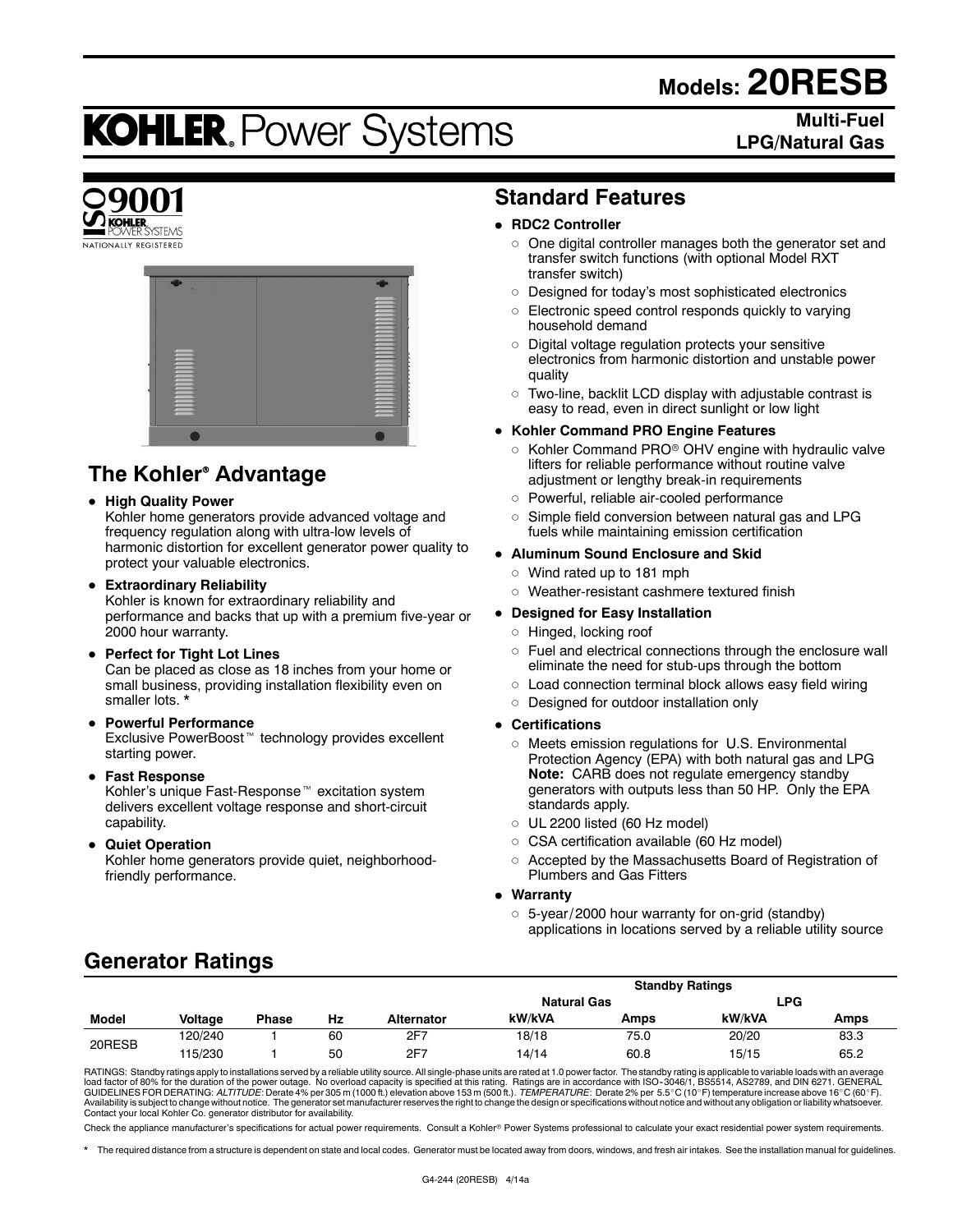## **Alternator Specifications**

## **Alternator Specifications**

| <b>Specifications</b>                                  | PowerBoost™ Generator<br>1-Phase |
|--------------------------------------------------------|----------------------------------|
| Manufacturer                                           | Kohler                           |
| Output reconnectable                                   | 120/240                          |
| Type                                                   | 2-Pole, Rotating Field           |
| Leads, quantity                                        | 4                                |
| Voltage regulator                                      | Digital                          |
| Insulation:                                            | <b>NEMA MG1-1.66</b>             |
| Material                                               | Class H                          |
| Temperature rise                                       | Class H                          |
| Bearing: quantity, type                                | 1, Sealed Ball                   |
| Coupling                                               | Direct                           |
| Amortisseur windings                                   | Full                             |
| Voltage regulation, no-load to full-load<br><b>RMS</b> | ± 1.0%                           |
| One-step load acceptance                               | 100% of Rating                   |
| Peak motor starting kVA @ 240 V:                       |                                  |
| 20RESB                                                 | 40.5                             |

## **Alternator Features**

- Compliance with NEMA, IEEE, and ANSI standards for temperature rise
- Self-ventilated and drip-proof construction
- Windings are vacuum-impregnated with epoxy varnish for dependability and long life
- Superior voltage waveform and minimum harmonic distortion from skewed alternator construction
- $\bullet$  Digital voltage regulator with  $\pm 1.0\%$  no-load to full-load RMS regulation
- Rotating-field alternator with static exciter for excellent load response
- $\bullet$  Total harmonic distortion (THD) from no load to full load with a linear load is less than 5%

# **Engine**

| <b>Engine Specifications</b>               | 20RESB                               |
|--------------------------------------------|--------------------------------------|
| Manufacturer                               | Kohler                               |
| Engine: model, type                        | CH1000 4-Cycle                       |
| Cylinder arrangement                       | $V-2$                                |
| Displacement, cm <sup>3</sup> (cu. in.)    | 999 (61)                             |
| Bore and stroke, mm (in.)                  | $90 \times 78.5$ (3.54 $\times$ 3.1) |
| Compression ratio                          | 8.8:1                                |
| Main bearings: quantity, type              | 2, Parent Material                   |
| <b>Rated RPM</b>                           |                                      |
| 60 Hz                                      | 3600                                 |
| 50 Hz                                      | 3000                                 |
| Max. engine power at rated rpm,<br>kW (HP) |                                      |
| LPG, 60 Hz                                 | 23.0 (30.9)                          |
| LPG, 50 Hz                                 | 20.0 (26.8)                          |
| Natural gas, 60 Hz                         | 20.2 (27.1)                          |
| Natural gas, 50 Hz                         | 16.8 (22.5)                          |
| Cylinder head material                     | Aluminum                             |
| Valve material                             | Steel/Stellite®                      |
| Piston type and material                   | Aluminum Alloy                       |
| Crankshaft material                        | Heat Treated, Ductile Iron           |
| Governor: type                             | Electronic                           |
| Frequency regulation, no load to full load | Isochronous                          |
| Frequency regulation, steady state         | ±0.5%                                |
| Air cleaner type                           | Dry                                  |
| Exhaust                                    |                                      |
| <b>Exhaust System</b>                      | 20RESB                               |
| Exhaust temperature exiting the            |                                      |

enclosure at rated kW, dry,  $^{\circ}$ C ( $^{\circ}$ F) 260 (500)

| <b>Application Data</b> |                          |
|-------------------------|--------------------------|
|                         | <b>Engine Electrical</b> |

| <b>Engine Electrical System</b>        | 20RESB                              |  |  |
|----------------------------------------|-------------------------------------|--|--|
| Ignition system                        | Electronic.<br>Capacitive Discharge |  |  |
| Starter motor rated voltage (DC)       | 12                                  |  |  |
| Battery (purchased separately):        |                                     |  |  |
| Ground                                 | Negative                            |  |  |
| Volts (DC)                             | 12                                  |  |  |
| Battery quantity                       | 1                                   |  |  |
| Recommended cold cranking amps:        |                                     |  |  |
| (CCA) rating for $-18^{\circ}$ C (0°F) | 500                                 |  |  |
| Group size                             | 26                                  |  |  |
|                                        |                                     |  |  |

## **Lubrication**

| <b>Lubricating System</b>                 | 20RESB               |
|-------------------------------------------|----------------------|
| Type                                      | <b>Full Pressure</b> |
| Oil capacity (with filter), $L$ (qt.) $*$ | 2.7(2.9)             |
| Oil filter: quantity, type                | 1. Cartridge         |
| Oil cooler                                | Integral             |
| Oil capacity for a new, dry engine.       |                      |

## **Fuel Pipe Size**

**Minimum Gas Pipe Size Recommendation, in. NPT**

|                         | 20RESB                                      |                                  |  |  |
|-------------------------|---------------------------------------------|----------------------------------|--|--|
| Pipe Length,<br>m (ft.) | <b>Natural</b><br>Gas<br>281,000<br>Btu/hr. | <b>LPG</b><br>340,000<br>Btu/hr. |  |  |
| (25)<br>8               | 1                                           | 3/4                              |  |  |
| (50)<br>15              | 1                                           | 1                                |  |  |
| 30 (100)                | 11/4                                        | 1                                |  |  |
| 46 (150)                | 11/4                                        | 11/4                             |  |  |
| (200)<br>61             | 11/4                                        | 11/4                             |  |  |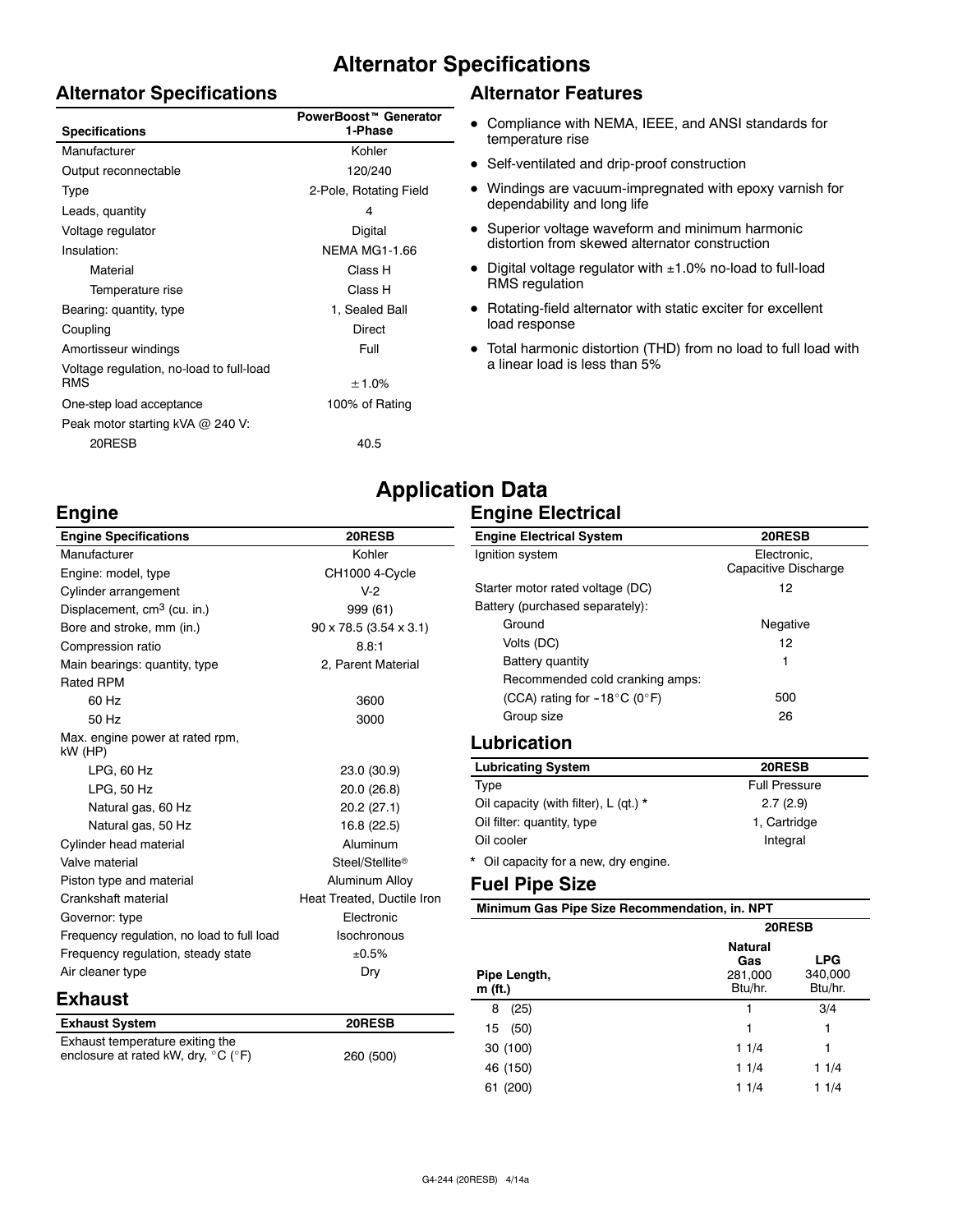## **Fuel Requirements**

| <b>Fuel System</b>                                                        | 20RESB              |                     |  |  |
|---------------------------------------------------------------------------|---------------------|---------------------|--|--|
| Fuel types                                                                | Natural Gas or LPG  |                     |  |  |
| Fuel supply inlet                                                         |                     | $1/2$ NPT           |  |  |
| Fuel supply pressure, kPa (in. $H_2O$ ):                                  |                     |                     |  |  |
| Natural gas                                                               | $1.2 - 2.7(5 - 11)$ |                     |  |  |
| LP                                                                        |                     | $1.7 - 2.7(7 - 11)$ |  |  |
| <b>Fuel Composition Limits *</b>                                          | Nat. Gas            | <b>LPG</b>          |  |  |
| Methane, % by volume (minimum)                                            | 90 min.             |                     |  |  |
| Ethane, % by volume (maximum)                                             | 4.0 max.            |                     |  |  |
| Propane, % by volume                                                      | $1.0$ max.          | 85 min.             |  |  |
| Propene, % by volume (maximum)                                            | $0.1$ max.          | 5.0 max.            |  |  |
| $C_4$ and higher, % by volume                                             | 0.3 max.            | 2.5 max.            |  |  |
| Sulfur, ppm mass (maximum)                                                | 25 max.             |                     |  |  |
| Lower heating value,                                                      |                     |                     |  |  |
| $MJ/m3$ (Btu/ft <sup>3</sup> ), (minimum)                                 | 33.2 (890)          | 84.2 (2260)         |  |  |
| * Contact usus local distributos for quitability and sotion desaton boood |                     |                     |  |  |

Contact your local distributor for suitability and rating derates based on fuel compositions outside these limits.

## **Operation Requirements**

#### **Fuel Consumption**

|                                           | Fuel                                                     |          | Fuel Consumption, m <sup>3</sup> /hr. (cfh)                                                            |       |       |       |  |
|-------------------------------------------|----------------------------------------------------------|----------|--------------------------------------------------------------------------------------------------------|-------|-------|-------|--|
| Model                                     | Type                                                     | % Load   | 60 Hz                                                                                                  |       | 50 Hz |       |  |
|                                           |                                                          | 100      | 8.0                                                                                                    | (281) | 6.4   | (225) |  |
|                                           |                                                          | 75       | 6.9                                                                                                    | (243) | 5.4   | (189) |  |
|                                           | Natural<br>Gas                                           | 50       | 4.6                                                                                                    | (161) | 3.9   | (139) |  |
|                                           |                                                          | 25       | 3.6                                                                                                    | (127) | 2.9   | (103) |  |
|                                           |                                                          | Exercise | 2.0                                                                                                    | (71)  | 2.0   | (71)  |  |
| 20RESB                                    |                                                          | 100      | 3.9                                                                                                    | (136) | 2.9   | (102) |  |
|                                           |                                                          | 75       | 3.1                                                                                                    | (109) | 2.4   | (85)  |  |
|                                           | <b>LPG</b>                                               | 50       | 2.3                                                                                                    | (82)  | 1.8   | (63)  |  |
|                                           |                                                          | 25       | 1.7                                                                                                    | (59)  | 1.3   | (47)  |  |
|                                           |                                                          | Exercise | 1.0                                                                                                    | (35)  | 1.0   | (35)  |  |
| Nominal fuel rating: Natural gas:<br>LPG: |                                                          |          | 37 MJ/m <sup>3</sup> (1000 Btu/ft. <sup>3</sup> )<br>93 MJ/m <sup>3</sup> (2500 Btu/ft. <sup>3</sup> ) |       |       |       |  |
|                                           | 8.58 ft. <sup>3</sup> = 1 lb.<br>LPG conversion factors: |          |                                                                                                        |       |       |       |  |

**Sound Data**

Model 20RESB 8 point logarithmic average sound levels are 64 dB(A) during weekly engine exercise and 69 dB(A) during full-speed generator diagnostics and normal operation. For comparison to competitor ratings, the lowest sound levels are 62 dB(A) and 67 dB(A) respectively.\*

 $0.535$  m<sup>3</sup> = 1 kg  $36.39 \text{ ft.}^3 = 1 \text{ gal.}$ 

All sound levels are measured at 7 meters with no load.

\* Lowest of 8 points measured around the generator. Sound levels at other points around generator may vary depending on installation parameters.

## **RDC2 Controller**



The RDC2 controller provides integrated control for the generator set, Kohler<sup>®</sup> Model RXT transfer switch, programmable interface module (PIM), and load control module (LCM).

The RDC2 controller's 2-line LCD screen displays status messages and system settings that are clear and easy to read, even in direct sunlight or low light.

## **RDC2 Controller Features**

- $\bullet$  Membrane keypad
	- o OFF, AUTO, and RUN push buttons
	- o Select and arrow buttons for access to system configuration and adjustment menus
- LED indicators for OFF, AUTO, and RUN modes
- LED indicators for utility power and generator set source availability and ATS position (Model RXT transfer switch required)
- $\bullet$  LCD display
	- $\circ$  Two lines x 16 characters per line
	- o Backlit display with adjustable contrast for excellent visibility in all lighting conditions
- Scrolling system status display
	- o Generator set status
	- o Voltage and frequency
	- o Engine temperature
	- o Oil pressure
	- o Battery voltage
	- o Engine runtime hours
- Date and time displays
- Smart engine cooldown senses engine temperature
- Digital isochronous governor to maintain steady-state speed at all loads
- Digital voltage regulation:  $\pm$  1.0% RMS no-load to full-load
- Automatic start with programmed cranking cycle
- Programmable exerciser can be set to start automatically on any future day and time, and run every week or every two weeks
- Exercise modes
	- o Unloaded weekly exercise with complete system diagnostics
	- o Unloaded full-speed exercise
	- o Loaded full-speed exercise (Model RXT ATS required)
- $\bullet$  Front-access mini USB connector for SiteTech<sup> $m$ </sup> connection
- Front access mini-breaker protects the alternator
- $\bullet$  Integral Ethernet connector for Kohler<sup>®</sup> OnCue<sup>™</sup>
- $\bullet$  Built-in 2.5 amp battery charger
- Remote two-wire start/stop capability for optional connection of Model RDT or RSB transfer switches

See additional controller features on the next page.